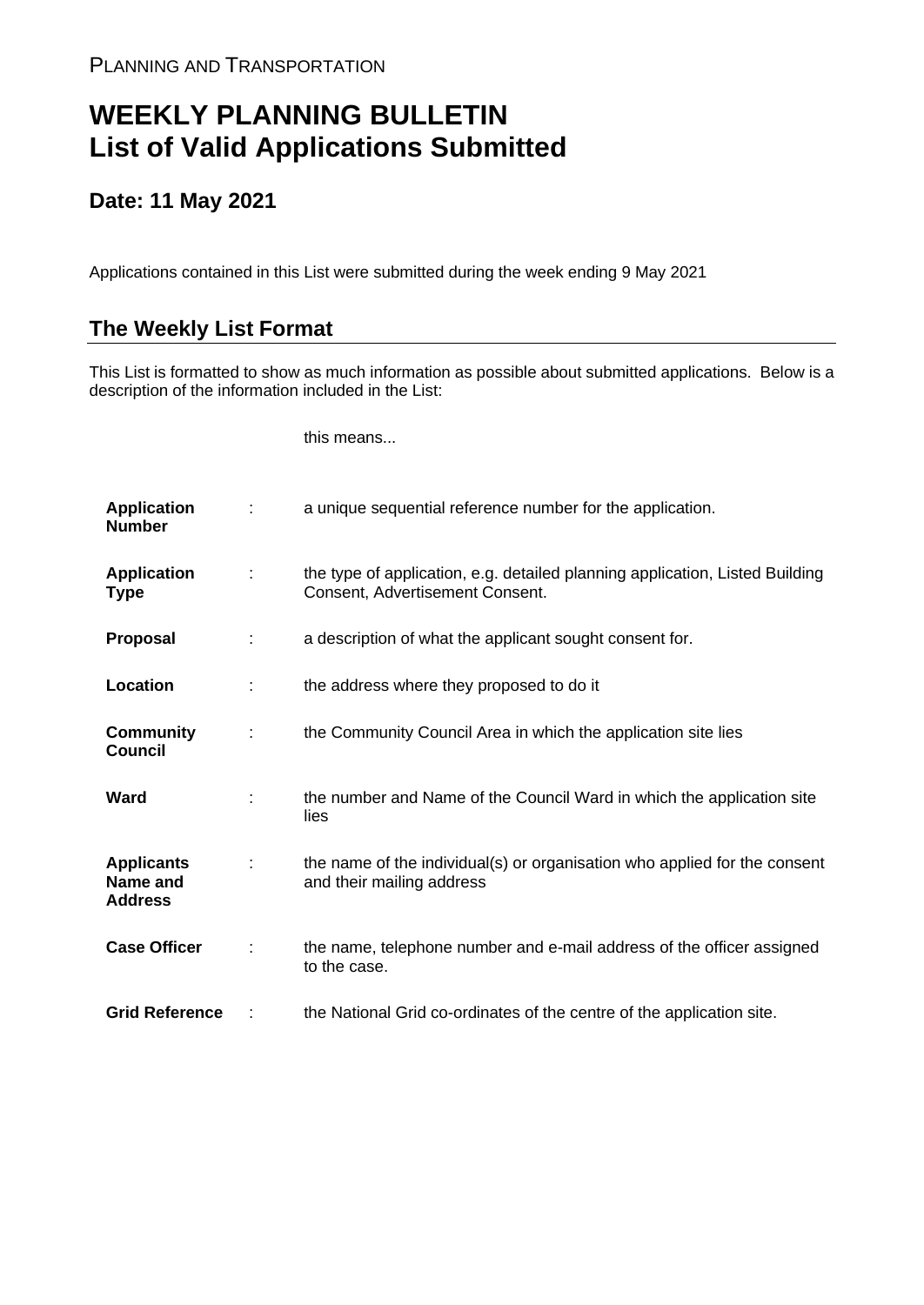| <b>Application No</b>                                                                                                                                                                        | : P/21/0200/FUL<br><b>Earliest Date of</b><br><b>Decision</b>                                                                                                                                                                                                                                                                                                                                                                                              | 8 June 2021 |  |  |
|----------------------------------------------------------------------------------------------------------------------------------------------------------------------------------------------|------------------------------------------------------------------------------------------------------------------------------------------------------------------------------------------------------------------------------------------------------------------------------------------------------------------------------------------------------------------------------------------------------------------------------------------------------------|-------------|--|--|
| <b>Application Type</b><br><b>Proposal</b><br><b>Location</b><br><b>Community Council</b><br><b>Ward</b><br><b>Applicant</b><br><b>Agent</b><br><b>Case Officer</b><br><b>Grid Reference</b> | <b>Hierarchy Level</b><br><b>Planning Permission</b><br><b>Extension to Dwellinghouse</b><br>28 Beaumont Drive Carron Falkirk FK2 8SN<br>: NO COMMUNITY COUNCIL<br>04 - Carse, Kinnaird and Tryst<br>Mr and Mrs J Miller<br>CR Smith Glaziers (Dunfermline) Ltd<br>FAO Ross Jeffrey Gardeners Street Dunfermline KY12 0RN<br>Kevin Brown (Tel. 01324 504701)<br>e-mail: kevin.brown@falkirk.gov.uk<br>288504 682491<br><b>View the application details</b> | Local       |  |  |
| <b>Application No</b>                                                                                                                                                                        | <b>Earliest Date of</b><br>: P/21/0234/FUL<br><b>Decision</b>                                                                                                                                                                                                                                                                                                                                                                                              | 27 May 2021 |  |  |
| <b>Application Type</b><br><b>Proposal</b><br><b>Location</b><br><b>Community Council</b><br><b>Ward</b><br><b>Applicant</b><br><b>Agent</b>                                                 | <b>Planning Permission</b><br><b>Hierarchy Level</b><br>Erection of 2 Self Catering Holiday Log Cabins<br>Greenwells Farm Falkirk FK1 3AT<br>: Falkirk South<br>09 - Upper Braes<br>: Mr David Erskine                                                                                                                                                                                                                                                     | Local       |  |  |
| <b>Case Officer</b><br><b>Grid Reference</b>                                                                                                                                                 | : Brent Vivian (Tel. 01324 504935)<br>e-mail: brent.vivian@falkirk.gov.uk<br>288688 676623<br>View the application details                                                                                                                                                                                                                                                                                                                                 |             |  |  |
| <b>Application No</b>                                                                                                                                                                        | P/21/0256/FUL<br><b>Earliest Date of</b><br><b>Decision</b>                                                                                                                                                                                                                                                                                                                                                                                                | 8 June 2021 |  |  |
| <b>Application Type</b><br><b>Proposal</b><br><b>Location</b><br><b>Community Council</b><br><b>Ward</b><br><b>Applicant</b><br><b>Agent</b><br><b>Case Officer</b><br><b>Grid Reference</b> | <b>Planning Permission</b><br><b>Hierarchy Level</b><br><b>Extension to Dwellinghouse</b><br>33 Steps Street Stenhousemuir Larbert FK5 4LH<br>Larbert, Stenhousemuir and Torwood<br>04 - Carse, Kinnaird and Tryst<br>Mr & Mrs McPhedran<br><b>TBB Architecture</b><br>Thomas Thomson 17 Cockburn Street Falkirk FK1 1DJ<br>John Cooney (Tel. 01324 504705)<br>e-mail: john.cooney@falkirk.gov.uk<br>287377 683099<br>View the application details         | Local       |  |  |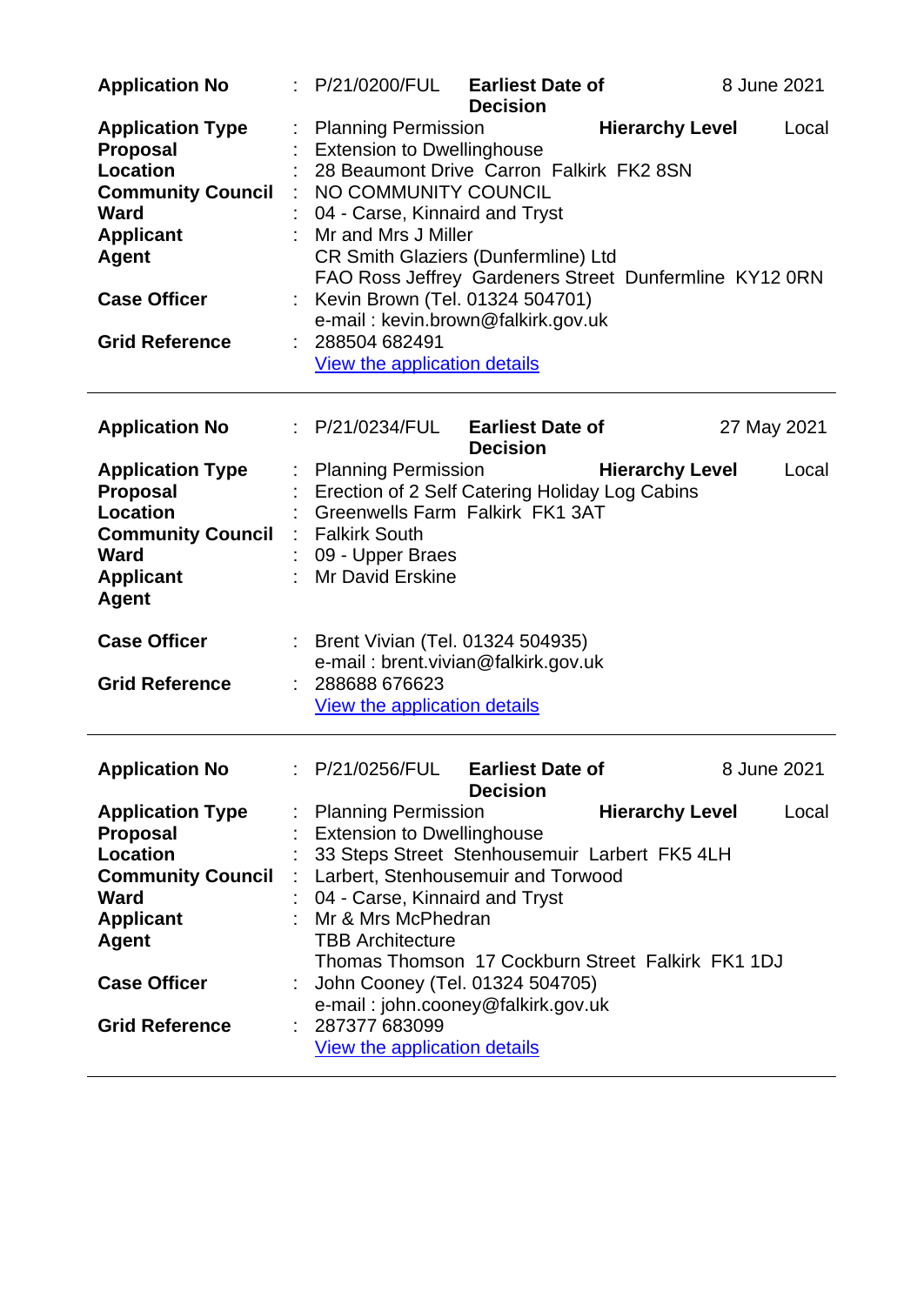| <b>Application No</b>                                                                                                                                                                 | : P/21/0259/FUL                                                                                                                                             | <b>Earliest Date of</b><br><b>Decision</b>                                                                                                                                                                                                            | 8 June 2021                     |
|---------------------------------------------------------------------------------------------------------------------------------------------------------------------------------------|-------------------------------------------------------------------------------------------------------------------------------------------------------------|-------------------------------------------------------------------------------------------------------------------------------------------------------------------------------------------------------------------------------------------------------|---------------------------------|
| <b>Application Type</b><br><b>Proposal</b><br><b>Location</b><br><b>Community Council</b><br>Ward<br><b>Applicant</b><br><b>Agent</b><br><b>Case Officer</b><br><b>Grid Reference</b> | <b>Planning Permission</b><br><b>Extension to Dwellinghouse</b><br>Mr & Mrs J Lattka<br><b>BDA Design</b><br>: 287935683913<br>View the application details | 1 Kenmure Place Stenhousemuir Larbert FK5 4UH<br>Larbert, Stenhousemuir and Torwood<br>04 - Carse, Kinnaird and Tryst<br>Brian Allan 38 Wellpark Crescent Stirling FK7 9HF<br>: Kevin Brown (Tel. 01324 504701)<br>e-mail: kevin.brown@falkirk.gov.uk | <b>Hierarchy Level</b><br>Local |
|                                                                                                                                                                                       |                                                                                                                                                             |                                                                                                                                                                                                                                                       |                                 |
| <b>Application No</b>                                                                                                                                                                 | : P/21/0260/FUL                                                                                                                                             | <b>Earliest Date of</b><br><b>Decision</b>                                                                                                                                                                                                            | 28 May 2021                     |
| <b>Application Type</b><br><b>Proposal</b>                                                                                                                                            | <b>Planning Permission</b><br><b>Extension to Dwellinghouse</b>                                                                                             |                                                                                                                                                                                                                                                       | <b>Hierarchy Level</b><br>Local |
| Location                                                                                                                                                                              |                                                                                                                                                             | Freidheim 9 Marchlands Terrace Bo'ness EH51 9ES                                                                                                                                                                                                       |                                 |
| <b>Community Council</b>                                                                                                                                                              | : Bo'ness                                                                                                                                                   |                                                                                                                                                                                                                                                       |                                 |
| Ward                                                                                                                                                                                  | 01 - Bo'ness and Blackness                                                                                                                                  |                                                                                                                                                                                                                                                       |                                 |
| <b>Applicant</b>                                                                                                                                                                      | Mr Greg Dolan                                                                                                                                               |                                                                                                                                                                                                                                                       |                                 |
| <b>Agent</b>                                                                                                                                                                          | <b>TBB Architecture</b>                                                                                                                                     |                                                                                                                                                                                                                                                       |                                 |
|                                                                                                                                                                                       |                                                                                                                                                             | Thomas Thomson 17 Cockburn Street Falkirk FK1 1DJ                                                                                                                                                                                                     |                                 |
| <b>Case Officer</b>                                                                                                                                                                   |                                                                                                                                                             | Julie Seidel (Tel. 01324 504880)                                                                                                                                                                                                                      |                                 |
|                                                                                                                                                                                       |                                                                                                                                                             | e-mail: julie.seidel@falkirk.gov.uk                                                                                                                                                                                                                   |                                 |
| <b>Grid Reference</b>                                                                                                                                                                 | 299992 681323                                                                                                                                               |                                                                                                                                                                                                                                                       |                                 |
|                                                                                                                                                                                       | <u>View the application details</u>                                                                                                                         |                                                                                                                                                                                                                                                       |                                 |
| <b>Application No</b>                                                                                                                                                                 | P/21/0261/FUL                                                                                                                                               | <b>Earliest Date of</b><br><b>Decision</b>                                                                                                                                                                                                            | 8 June 2021                     |
| <b>Application Type</b>                                                                                                                                                               | <b>Planning Permission</b>                                                                                                                                  |                                                                                                                                                                                                                                                       | <b>Hierarchy Level</b><br>Local |
| <b>Proposal</b>                                                                                                                                                                       | <b>Extension to Dwellinghouse</b>                                                                                                                           |                                                                                                                                                                                                                                                       |                                 |
| <b>Location</b>                                                                                                                                                                       |                                                                                                                                                             | Garneylees Wallacestone Brae Wallacestone Falkirk FK2 0DH                                                                                                                                                                                             |                                 |
| <b>Community Council</b>                                                                                                                                                              |                                                                                                                                                             | Reddingmuirhead and Wallacestone                                                                                                                                                                                                                      |                                 |
| <b>Ward</b>                                                                                                                                                                           | 09 - Upper Braes                                                                                                                                            |                                                                                                                                                                                                                                                       |                                 |
| <b>Applicant</b>                                                                                                                                                                      | <b>Mr Chris Collins</b>                                                                                                                                     |                                                                                                                                                                                                                                                       |                                 |
| <b>Agent</b>                                                                                                                                                                          | FK1 Design Ltd                                                                                                                                              |                                                                                                                                                                                                                                                       |                                 |
|                                                                                                                                                                                       |                                                                                                                                                             | Barry Sturrock Aretlea 233 Grahamsdyke Street Laurieston                                                                                                                                                                                              |                                 |
|                                                                                                                                                                                       |                                                                                                                                                             |                                                                                                                                                                                                                                                       |                                 |
|                                                                                                                                                                                       | FK2 9NA                                                                                                                                                     |                                                                                                                                                                                                                                                       |                                 |
| <b>Case Officer</b>                                                                                                                                                                   |                                                                                                                                                             | Stewart Robson (Tel. 01324 504720)                                                                                                                                                                                                                    |                                 |
| <b>Grid Reference</b>                                                                                                                                                                 | 291634 677402                                                                                                                                               | e-mail: stewart.robson@falkirk.gov.uk                                                                                                                                                                                                                 |                                 |
|                                                                                                                                                                                       | View the application details                                                                                                                                |                                                                                                                                                                                                                                                       |                                 |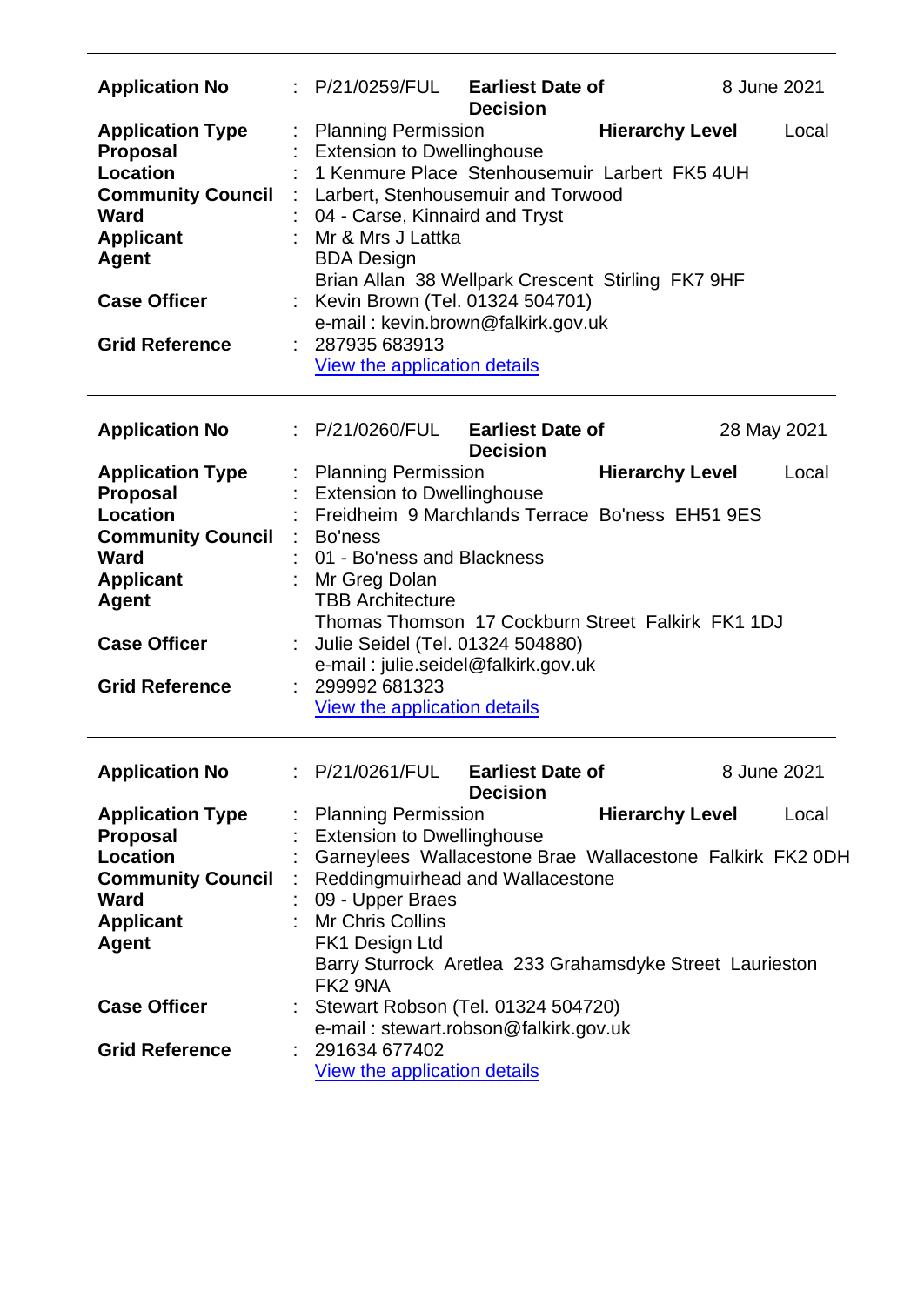| <b>Application No</b>                                                            |                      | P/21/0263/FUL<br><b>Earliest Date of</b><br>10 June 2021<br><b>Decision</b>                                                                                                                                                                                                                                                                                                                                             |       |  |  |  |
|----------------------------------------------------------------------------------|----------------------|-------------------------------------------------------------------------------------------------------------------------------------------------------------------------------------------------------------------------------------------------------------------------------------------------------------------------------------------------------------------------------------------------------------------------|-------|--|--|--|
| <b>Application Type</b><br><b>Proposal</b>                                       | ÷                    | <b>Hierarchy Level</b><br><b>Planning Permission</b><br>Local<br>Demolition and Replacement of Restaurant Including Retention of<br>Front Wall (Renewal of P/17/0782/FUL)<br>Underwood Lockhouse Bonnybridge FK4 1ST<br>Banknock, Haggs and Longcroft<br>03 - Denny and Banknock<br>Higherdelta Ltd<br><b>CD Architects Ltd</b><br>FAO Lynn Perry The Old School Business Centre 40<br>Rochsolloch Road Airdrie ML6 9BG |       |  |  |  |
| Location<br><b>Community Council</b><br><b>Ward</b><br><b>Applicant</b><br>Agent | $\ddot{\phantom{a}}$ |                                                                                                                                                                                                                                                                                                                                                                                                                         |       |  |  |  |
| <b>Case Officer</b>                                                              |                      | Brent Vivian (Tel. 01324 504935)<br>e-mail: brent.vivian@falkirk.gov.uk                                                                                                                                                                                                                                                                                                                                                 |       |  |  |  |
| <b>Grid Reference</b>                                                            |                      | 280520 678993<br><b>View the application details</b>                                                                                                                                                                                                                                                                                                                                                                    |       |  |  |  |
| <b>Application No</b>                                                            |                      | : P/21/0264/FUL<br><b>Earliest Date of</b><br>8 June 2021<br><b>Decision</b>                                                                                                                                                                                                                                                                                                                                            |       |  |  |  |
| <b>Application Type</b>                                                          | ÷                    | <b>Hierarchy Level</b><br><b>Planning Permission</b>                                                                                                                                                                                                                                                                                                                                                                    | Local |  |  |  |
| <b>Proposal</b>                                                                  |                      | <b>Extension to Dwellinghouse</b>                                                                                                                                                                                                                                                                                                                                                                                       |       |  |  |  |
| <b>Location</b>                                                                  |                      | 57 Mungalhead Road Falkirk FK2 7JQ                                                                                                                                                                                                                                                                                                                                                                                      |       |  |  |  |
| <b>Community Council</b>                                                         | $\mathcal{L}$        | Langlees, Bainsford and New Carron                                                                                                                                                                                                                                                                                                                                                                                      |       |  |  |  |
| <b>Ward</b>                                                                      |                      | 06 - Falkirk North                                                                                                                                                                                                                                                                                                                                                                                                      |       |  |  |  |
| <b>Applicant</b>                                                                 |                      | Ms Karen Campbell                                                                                                                                                                                                                                                                                                                                                                                                       |       |  |  |  |
| <b>Agent</b>                                                                     |                      | <b>Tryst Building Design</b>                                                                                                                                                                                                                                                                                                                                                                                            |       |  |  |  |
| <b>Case Officer</b>                                                              |                      | Brian Menmuir 18 Drumlanrig Place Larbert FK5 4UN<br>Julie Seidel (Tel. 01324 504880)                                                                                                                                                                                                                                                                                                                                   |       |  |  |  |
|                                                                                  |                      | e-mail: julie.seidel@falkirk.gov.uk                                                                                                                                                                                                                                                                                                                                                                                     |       |  |  |  |
| <b>Grid Reference</b>                                                            |                      | 288427 681463                                                                                                                                                                                                                                                                                                                                                                                                           |       |  |  |  |
|                                                                                  |                      | <b>View the application details</b>                                                                                                                                                                                                                                                                                                                                                                                     |       |  |  |  |
| <b>Application No</b>                                                            |                      | P/21/0269/FUL<br><b>Earliest Date of</b><br>8 June 2021<br><b>Decision</b>                                                                                                                                                                                                                                                                                                                                              |       |  |  |  |
| <b>Application Type</b>                                                          |                      | <b>Hierarchy Level</b><br><b>Planning Permission</b>                                                                                                                                                                                                                                                                                                                                                                    | Local |  |  |  |
| <b>Proposal</b>                                                                  |                      | <b>Extension to Dwellinghouse and Raised Patio</b>                                                                                                                                                                                                                                                                                                                                                                      |       |  |  |  |
| <b>Location</b>                                                                  |                      | 8 Orchard Grove Polmont Falkirk FK2 0XE                                                                                                                                                                                                                                                                                                                                                                                 |       |  |  |  |
| <b>Community Council</b>                                                         |                      | Polmont                                                                                                                                                                                                                                                                                                                                                                                                                 |       |  |  |  |
| <b>Ward</b>                                                                      |                      | 08 - Lower Braes                                                                                                                                                                                                                                                                                                                                                                                                        |       |  |  |  |
| <b>Applicant</b>                                                                 |                      | Mr Mark Lorenzetti                                                                                                                                                                                                                                                                                                                                                                                                      |       |  |  |  |
| <b>Agent</b>                                                                     |                      | I Line Designs<br>William Smith 10 Philip Street Falkirk FK2 7JE                                                                                                                                                                                                                                                                                                                                                        |       |  |  |  |
|                                                                                  |                      |                                                                                                                                                                                                                                                                                                                                                                                                                         |       |  |  |  |
|                                                                                  |                      |                                                                                                                                                                                                                                                                                                                                                                                                                         |       |  |  |  |
| <b>Case Officer</b>                                                              |                      | Stephen McClure (Tel. 01324 504702)                                                                                                                                                                                                                                                                                                                                                                                     |       |  |  |  |
|                                                                                  |                      | e-mail: stephen.mcclure@falkirk.gov.uk                                                                                                                                                                                                                                                                                                                                                                                  |       |  |  |  |
| <b>Grid Reference</b>                                                            |                      | 293774 678993<br>View the application details                                                                                                                                                                                                                                                                                                                                                                           |       |  |  |  |